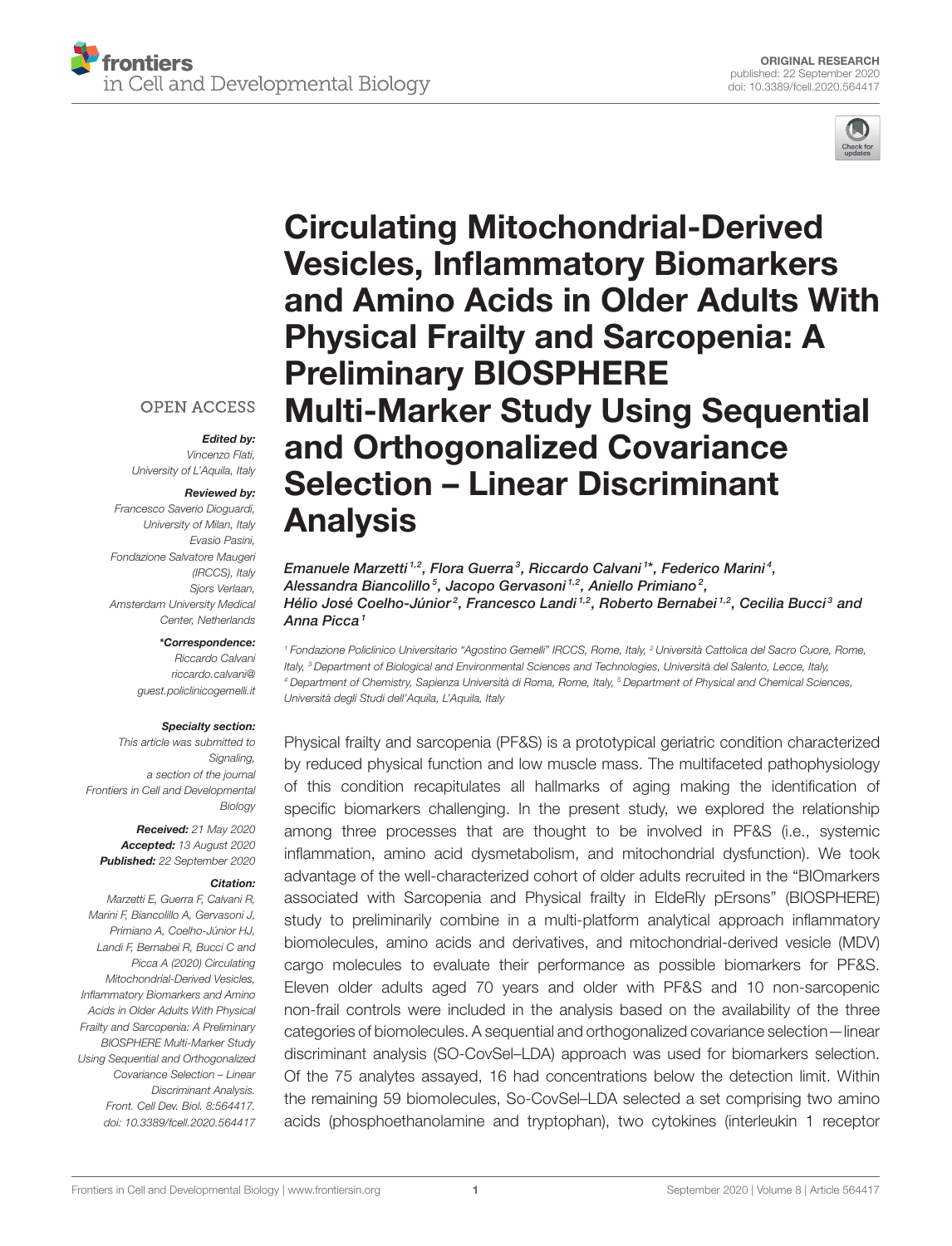antagonist and macrophage inflammatory protein 1β), and MDV-derived nicotinamide adenine dinucleotide reduced form:ubiquinone oxidoreductase subunit S3 as the best predictors for discriminating older people with and without PF&S. The evaluation of these biomarkers in larger cohorts and their changes over time or in response to interventions may unveil specific pathogenetic pathways of PF&S and identify new biological targets for drug development.

Keywords: aging, biomarkers, cytokines, extracellular vesicles, geroscience, metabolomics, mitochondrial dysfunction, mitochondrial quality control

# INTRODUCTION

Sarcopenia is the progressive decline in muscle mass and strength that accompanies aging [\(Marzetti et al., 2017\)](#page-8-0). This condition exposes older adults to a high risk of negative health-related events, including disability, loss of independence, institutionalization, and death [\(Marzetti et al., 2017\)](#page-8-0). The public health relevance of sarcopenia is widely recognized and so is the need for effective preventive and therapeutic interventions [\(Beaudart et al., 2014\)](#page-7-0). Yet, the heterogeneous phenotypic presentation of sarcopenia, the insufficient understanding of its pathophysiology, and the frequent superimposition of other agerelated conditions have hampered the study of sarcopenia as a standalone phenomenon [\(Calvani et al., 2018a\)](#page-7-1). This impasse is also reflected by the lack of a unique operational definition of sarcopenia [\(Landi et al., 2018\)](#page-8-1) and clinically meaningful biomarkers [\(Calvani et al., 2017\)](#page-7-2). In this scenario, the recently defined "physical frailty and sarcopenia" (PF&S) syndrome has marked a major step forward for the clinical and regulatory recognition of the condition [\(Cesari et al., 2017\)](#page-7-3).

When digging into the pathways and processes involved in PF&S pathophysiology, several factors spanning from musclespecific mitochondrial dysfunction to systemic changes (e.g., inflammation, amino acid dysmetabolism) have been pinpointed [\(Marzetti et al., 2016,](#page-8-2) [2019;](#page-8-3) [Picca et al., 2017a;](#page-8-4) [Calvani et al.,](#page-7-4) [2018b\)](#page-7-4). Whether these processes share common roots and how cell-based alterations spread and are sensed at the systemic level are presently unknown. Small extracellular vesicle (sEVs) of mitochondrial origin, termed mitochondrial-derived vesicles (MDVs), have recently been proposed as possible shuttles across biological systems [\(Picca et al., 2020a\)](#page-8-5). However, little is known about their complex regulatory network.

The pathophysiology of PF&S recapitulates all hallmarks of aging [\(López-Otín et al., 2013;](#page-8-6) [Sierra, 2016;](#page-8-7) [Justice et al., 2018\)](#page-8-8). Hence, PF&S is considered to be a prototypical geroscience conditions for which a strong interdependence and non-linear relationships between biomarkers may be envisioned (Cohen et al., [2018\)](#page-7-5). In such a scenario, the analysis of single pathways enlightening discrete aspects of the condition and, thus, setting aside its multifaceted nature, might neglect relevant information [\(Cohen et al., 2018;](#page-7-5) [Justice et al., 2018\)](#page-8-8). This limitation could be overcome through the adoption of multivariate analytical strategies that enable the exploitation of more comprehensive, multi-platform datasets [\(Calvani et al., 2015\)](#page-7-6). In the present preliminary study, we took advantage of the well-characterized cohort of older adults recruited in the "BIOmarkers associated with Sarcopenia and Physical frailty in EldeRly pErsons" (BIOSPHERE) study [\(Calvani et al., 2018b,](#page-7-4)[c;](#page-7-7) [Marzetti et al., 2019;](#page-8-3) [Picca et al., 2019a,](#page-8-9) [2020a\)](#page-8-5) to simultaneously analyze biomediators pertaining to three different domains: inflammation, amino acid metabolism, and mitochondrial quality control (MQC). The availability of systemic inflammatory and metabolic data from this cohort [\(Calvani et al., 2018b;](#page-7-4) [Marzetti et al., 2019\)](#page-8-3) and their complementation with the analysis of circulating MDVs [\(Picca et al., 2020a\)](#page-8-5) provided a composite dataset to explore the relationship among systemic inflammation, metabolic characteristics, and MDV trafficking in PF&S. Data analysis was performed through sequential and orthogonalized covariance selection coupled with linear discriminant analysis (SO-CovSel–LDA), an innovative analytical strategy that is particularly suited for dealing with multi-block datasets (i.e., experimental settings in which variables are assayed using different platforms and/or at different time points) (Biancolillo et al., [2020\)](#page-7-8). SO-CovSel–LDA enabled selecting the variables of interest for PF&S from a large number of highly correlated candidate biomarkers. The evaluation of these biomarkers in larger cohorts and their changes over time or in response to interventions may unveil specific pathophysiological pathways of PF&S and identify biological targets for drug development.

# MATERIALS AND METHODS

### **Participants**

Participants of the present study were community-dwellers aged 70+ with PF&S and non-sarcopenic non-frail (nonPF&S) controls from the BIOSPHERE cohort [\(Calvani et al., 2018c\)](#page-7-7). BIOSPHERE is a cross-sectional study conceived for selecting and validating a panel of candidate biomarkers for PF&S through multivariate statistical modeling [\(Calvani et al., 2018b,](#page-7-4)[c;](#page-7-7) Picca et al., [2019a\)](#page-8-9).

To diagnose PF&S, the operational definition developed in the "Sarcopenia and Physical fRailty IN older people: multicomponenT Treatment strategies" (SPRINTT) project (Marzetti et al., [2015,](#page-8-10) [2018\)](#page-8-11) was applied: (a) physical frailty, based on a summary score on the Short Physical Performance Battery (SPPB) [\(Guralnik et al., 1994\)](#page-8-12) between 3 and 9; (b) low appendicular muscle mass (aLM), according to the cut-points of the Foundation for the National Institutes of Health Sarcopenia Project [\(Studenski et al., 2014\)](#page-9-0); and (c) absence of major mobility disability (i.e., inability to complete a 400-m walk test) (Newman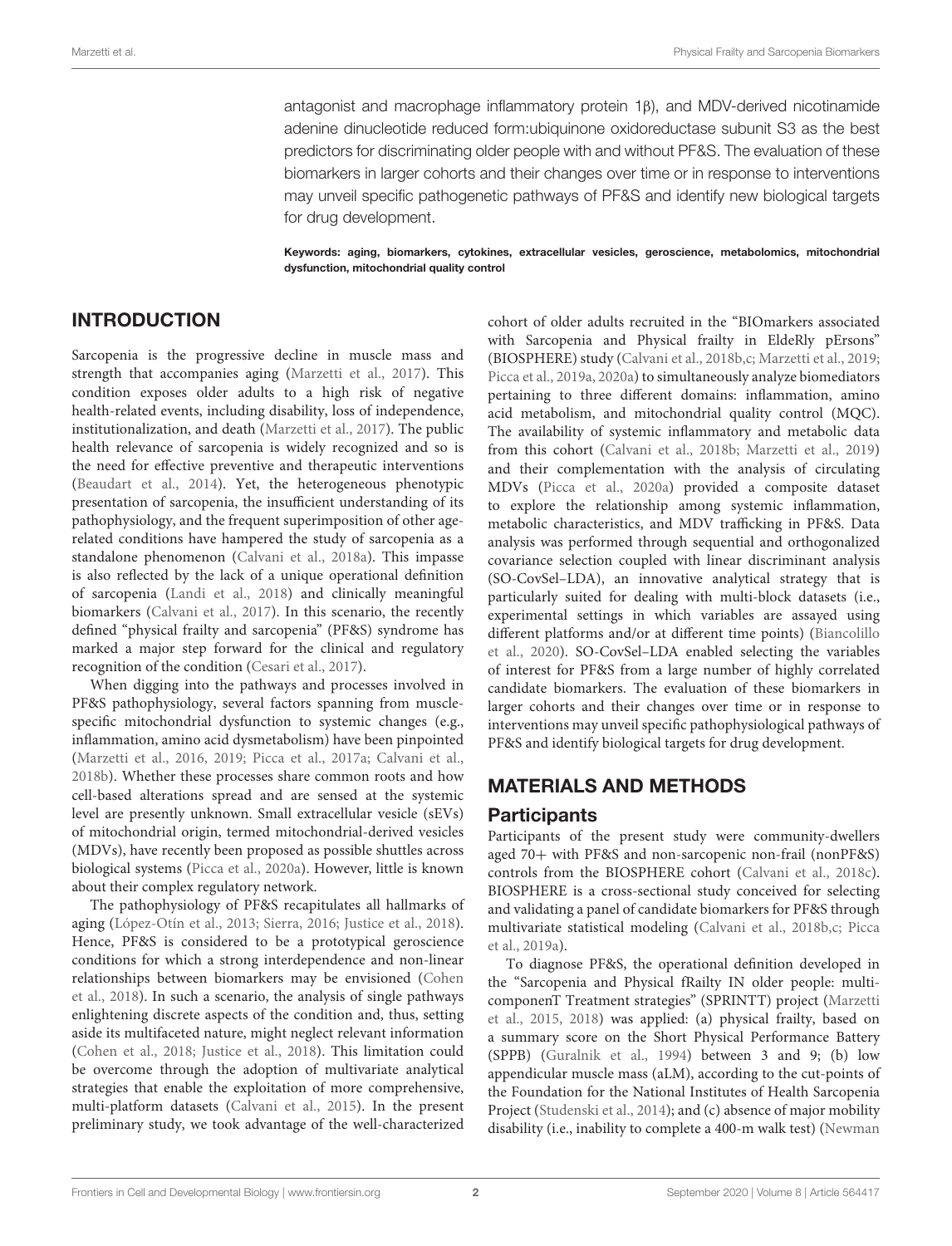et al., [2006\)](#page-8-13). Data analysis for the present investigation was conducted in a convenience sample of 21 participants (11 older adults with PF&S and 10 nonPF&S controls) for whom complete data were available for inflammatory and metabolic mediators and MDV characterization.

The Ethics Committee of the Università Cattolica del Sacro Cuore (Rome, Italy; protocol number BIOSPHERE: 8498/15) approved the study protocol. All procedures were conducted in compliance to the ethical standards laid down in the 1964 Declaration of Helsinki and its later amendments. Study procedures and criteria for participant selection were described thoroughly elsewhere [\(Calvani et al., 2018c\)](#page-7-7). A written inform consent form was signed by all participants prior to enrolment.

## Assessment of Appendicular Lean Mass by Dual X-Ray Absorptiometry

Appendicular lean mass was quantified through whole-body dual X-ray absorptiometry scans on a Hologic Discovery A densitometer (Hologic, Inc., Bedford, MA, USA) according to the manufacturer's directions. Criteria for low aLM were as follows: (a) aLM to body mass index (BMI) ratio (aLM<sub>BMI</sub>) <0.789 and <0.512 in men and women, respectively; or (b) crude aLM  $<$ 19.75 kg in men and  $<$ 15.02 kg in women when the aLM<sub>BMI</sub> criterion was not met [\(Studenski et al., 2014\)](#page-9-0).

# Collection and Processing of Blood Samples

Blood samples were obtained in the morning after overnight fasting by venipuncture of the median cubital vein, using BD Vacutainer® commercial tubes (Becton, Dickinson and Co., Franklin Lakes, NJ, USA). One tube was delivered to the centralized diagnostic laboratory of the Fondazione Policlinico Universitario "Agostino Gemelli" IRCCS (Rome, Italy) for standard blood biochemistry. The remaining tubes were processed for serum separation in the Biogerontology lab of the Università Cattolica del Sacro Cuore. After 30 min of blood clotting at room temperature, samples were centrifuged at 1,000  $\times g$  for 15 min at 4 $°C$ . The upper clear fraction (serum) was recovered in 0.5-mL aliquots and stored at −80◦C until analysis.

# Purification of Small Extracellular Vesicles From Serum

Small EVs were purified from serum through differential centrifugation and were quantified as previously reported (Picca et al., [2018a,](#page-8-14) [2019b,](#page-8-15) [2020a\)](#page-8-5). In brief, serum samples were diluted with equal volumes of phosphate-buffered saline (PBS) and centrifuged at 2,000  $\times$  g at 4 $°C$  for 30 min. Supernatants were collected and centrifuged at 12,000 $\times$  g at 4 $°C$  for 45 min to remove apoptotic bodies, mitochondrial fragments, cell debris, and vesicles larger than 200 nm. Supernatants were subsequently ultracentrifuged at 110,000 $\times$  g at 4°C for 2 h. Pellets were recovered and resuspended in PBS, filtered through a 0.22-µm filter and ultracentrifuged at 110,000  $\times$  g at 4°C for 70 min to eliminate contaminant proteins. Pellets enriched in purified sEVs were finally resuspended in 100 µL of PBS. To quantify sEVs, <span id="page-2-0"></span>TABLE 1 | Composition of the biomarker panel.

| <b>Biological</b><br>pathways | <b>Biomolecules</b>                                                                                                                                                                                                                                                                                                                                                                                                                                                                                                                      |  |  |  |  |
|-------------------------------|------------------------------------------------------------------------------------------------------------------------------------------------------------------------------------------------------------------------------------------------------------------------------------------------------------------------------------------------------------------------------------------------------------------------------------------------------------------------------------------------------------------------------------------|--|--|--|--|
| Inflammation                  | BDNF, CRP, IL1-β, IL1-ra, IL2, IL4, IL5, IL6, IL7, IL8, IL9,<br>IL10, IL12, IL13, IL15, IL17, FGF basic, FGF21, G-CSF,<br>GM-CSF, IFN- $\gamma$ , MCP-1, MIP-1 $\alpha$ , MIP-1 $\beta$ , CCL5,<br>CCL11, IP-10, MPO, PDGF-BB, TNF-α, VEGF                                                                                                                                                                                                                                                                                               |  |  |  |  |
| Amino acid<br>metabolism      | 1-methylhistidine, 3-methylhistidine, 4-hydroxyproline,<br>$α$ -aminobutyric acid, $β$ -alanine, $β$ -aminobutyric acid,<br>$\gamma$ -aminobutyric acid, alanine, aminoadipic acid, anserine,<br>arginine, asparagine, aspartic acid, carnosine, citrulline,<br>cystathionine, cystine, ethanolamine, glutamic acid,<br>glycine, histidine, isoleucine, leucine, lysine, methionine,<br>ornithine, phenylalanine, phosphoethanolamine,<br>phosphoserine, proline, sarcosine, serine, taurine,<br>threonine, tryptophan, tyrosine, valine |  |  |  |  |
| <b>MDVs</b>                   | ATP5A, CD63, MTCOI, NDUFB8, NDUFS3, SDHB,<br>UQCRC2                                                                                                                                                                                                                                                                                                                                                                                                                                                                                      |  |  |  |  |

ATP5A, adenosine triphosphate 5A; BDNF, brain-derived neurotrophic factor; CCL, C-C motif chemokine ligand; CD, cluster of differentiation; CRP, C-reactive protein; FGF, fibroblast growth factor; G-CSF, granulocyte colony-stimulating factor; GM-CSF, granulocyte-macrophage colony-stimulating factor; IFN, interferon; IL, interleukin; IL1 ra, IL1 receptor agonist; IP, IFN-α-induced protein; MCP-1, monocyte chemoattractant protein 1; MDVs, mitochondrial-derived vesicles; MIP-1α, macrophage inflammatory protein 1α; MIP-1β, macrophage inflammatory protein 1β; MPO, myeloperoxidase; MTCOI, mitochondrial cytochrome C oxidase subunit I; NDUFB8, nicotinamide adenine dinucleotide reduced form (NADH):ubiquinone oxidoreductase subunit B8; NDUFS3, NADH:ubiquinone oxidoreductase subunit S3; PDGF-BB, platelet-derived growth factor BB; SDHB, succinate dehydrogenase complex iron sulfur subunit B; TNF-α, tumor necrosis factor alpha; UQCRC2, ubiquinol-cytochrome C reductase core protein 2; VEGF, vascular endothelial growth factor.

total protein concentration was measured using the Bradford assay [\(Théry et al., 2006\)](#page-9-1).

# Measurement of Inflammatory, Metabolic, and Mitochondrial Markers

Serum samples were assayed for a panel of 75 candidate biomarkers (**[Table 1](#page-2-0)**). The panel was designed based on previous studies in older adults and their involvement in pathways and processes relevant to PF&S pathophysiology (i.e., inflammation, amino acid metabolism, and mitochondrial dysfunction) [\(Calvani et al., 2018b,](#page-7-4) [2020a;](#page-7-9) [Marzetti et al., 2019;](#page-8-3) [Picca et al., 2019a,](#page-8-9) [2020b\)](#page-8-16).

Twenty-seven inflammatory mediators including cytokines, chemokines, and growth factors were assayed using the Bio-Plex Pro™ Human Cytokine 27-plex Assay kit (#M500KCAF0Y, Bio-Rad Laboratories Inc., Hercules, CA, USA) on a Bio-Plex<sup>®</sup> System with Luminex xMAP<sup>®</sup> Technology (Bio-Rad Laboratories), as described elsewhere [\(Ponziani et al., 2018,](#page-8-17) [2019;](#page-8-18) [Marzetti et al., 2019;](#page-8-3) [Picca et al., 2019a;](#page-8-9) Addolorato et al., [2020\)](#page-7-10). Serum levels of C-reactive protein (CRP), myeloperoxidase (MPO), fibroblast growth factor (FGF) 21, and brain-derived neurotrophic factor (BDNF) were measured by using commercially available kits on an ELLA<sup>TM</sup> automated immunoassay system (Bio-Techne, San Jose, CA, USA). The concentration of 37 amino acids and derivatives was determined by ultraperformance liquid chromatography/mass spectrometry (UPLC/MS) as described previously [\(Calvani et al., 2018b\)](#page-7-4).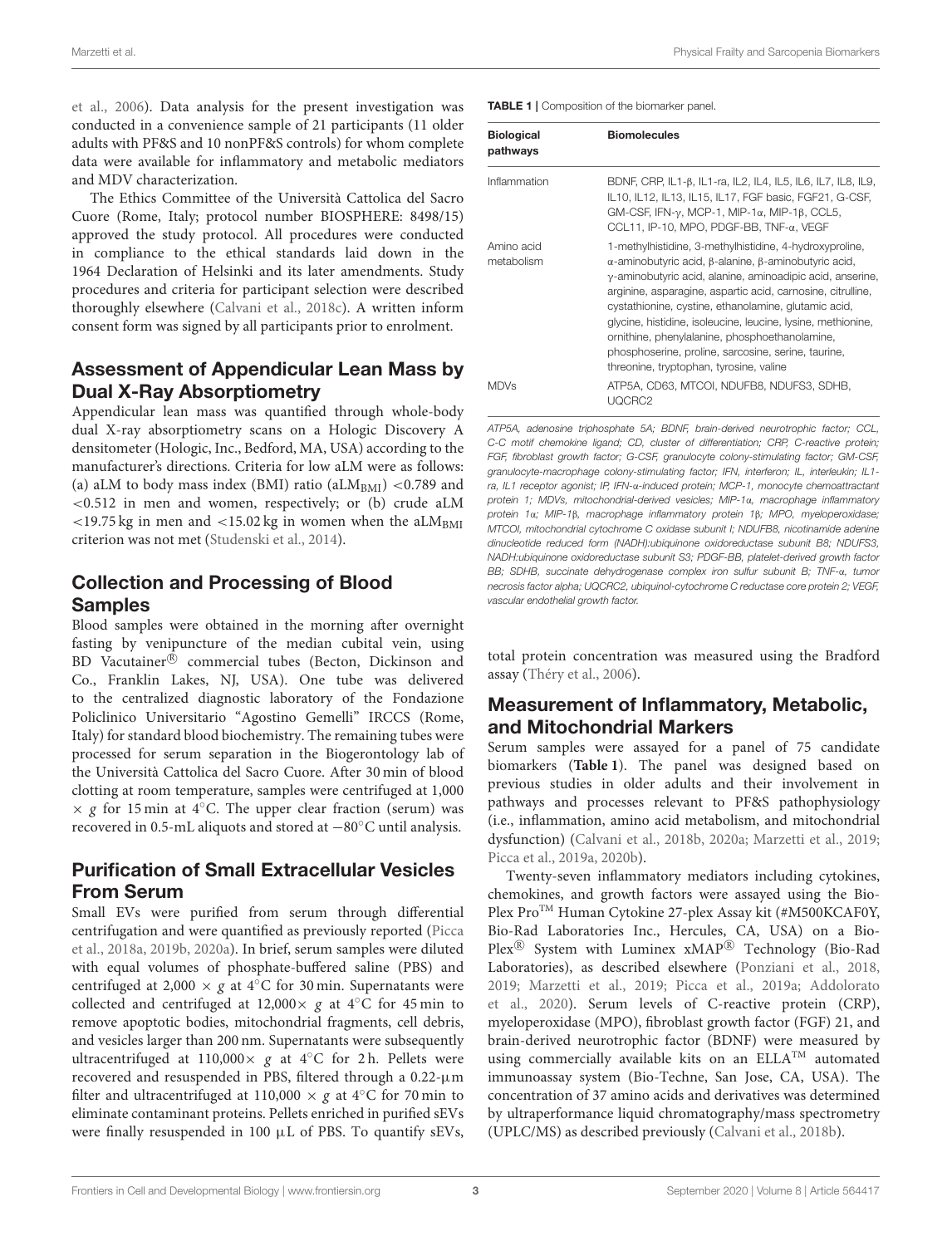Protein levels of tetraspanin CD63 and selected mitochondrial markers were measured by Western immunoblot analysis in purified sEVs, as detailed elsewhere [\(Picca et al., 2020a\)](#page-8-5). According to the guidelines of the International Society of Extracellular Vesicles [\(Théry et al., 2018\)](#page-9-2), sEV purity was ascertained by verifying the presence of the cytosolic protein flotilin (positive control) and the absence of the nonsEV component heterogeneous nuclear ribonucleoprotein A1 (HNRNPA1, negative control). Scanning electron microscopy analyses were performed to confirm enrichment in sEVs [\(Théry et al., 2018\)](#page-9-2).

#### Statistical Analysis Descriptive Statistics

Descriptive statistics were run on all data. The normal distribution of data was ascertained via the Kolmogorov– Smirnov test. Differences in demographic, anthropometric, clinical, and biological parameters between participants with and without PF&S were assessed via t-test statistics or the Mann– Whitney U-test, as appropriate, for continuous variables. Chisquared  $\chi^2$  or Fisher exact tests were applied for categorical variables. All tests were two-sided, with statistical significance set at  $p < 0.05$ . Analyses were performed using the GraphPrism 5.03 software (GraphPad Software, Inc., San Diego, CA, USA).

#### Sequential and Orthogonalized Covariance Selection – Linear Discriminant Analysis

In order to identify relationships among different sets of data and to identify putative markers of PF&S, a recently proposed multi-block classification approach, called SO-CovSel– LDA [\(Biancolillo et al., 2020\)](#page-7-8), was adopted. SO-CovSel–LDA is a highly efficient multi-block classification strategy, which combines a very parsimonious variable selection algorithm to be applied on each individual block (CovSel) (Roger et al., [2011\)](#page-8-19) with the sequential inclusion of data matrices, after orthogonalization with respect to the previously selected variables. This procedure reduces redundancies among the blocks and allows a clearer interpretation of results.

Here, we begin with describing the CovSel variable selection algorithm for a single block of predictors **X** to make its generalization to the case of multiple blocks easier to follow. CovSel allows selecting the minimum number of variables that provide an accurate regression model between the **X** matrix and a response **Y**. Variables are progressively selected from the **X**block as those having maximum covariance with **Y**. Parsimony is achieved as any successive predictor is selected after both **X** and **Y** are orthogonalized with respect to the previously chosen variables, so to bring as much new information as possible. SO-CovSel is a generalization of this procedure to a multiblock case, enriched by the concept of sequential inclusion of the blocks after orthogonalization which is borrowed from methods such as SO partial least squares (SO-PLS) regression [\(Biancolillo and Næs, 2019;](#page-7-11) [Biancolillo et al., 2019\)](#page-7-12). In the case of three blocks of predictors, like in the present study (i.e., inflammatory markers, amino acids, and MDV cargo molecules), the SO-CovSel algorithm proceeds as follows. Variables are selected from the first block (amino acids and derivatives) using CovSel, then both the second block (inflammatory markers)  $X_2$ and the **Y** are orthogonalized with respect to the variables selected from the first block  $(X_{1,sel})$ :

$$
\mathbf{X}_{2, \text{ orth}} = \left[ \mathbf{I} - \mathbf{X}_{1, \text{sel}} \left( \mathbf{X}_{1, \text{ sel}}^{T} \mathbf{X}_{1, \text{sel}} \right)^{-1} \mathbf{X}_{1, \text{ sel}}^{T} \right] \mathbf{X}_{2} \tag{1}
$$

$$
\mathbf{Y}_{orth} = \left[\mathbf{I} - \mathbf{X}_{1,sel}\left(\mathbf{X}_{1,sel}^{T}\mathbf{X}_{1,sel}\right)^{-1}\mathbf{X}_{1,sel}^{T}\right]\mathbf{Y}
$$
 (2)

where  $I$  is the identity matrix and the superscript  $T$  indicates matrix transposition. CovSel is then applied to the matrix **X**2, orth to select variables having maximum covariance with **Y**<sub>orth</sub>; the selected variables are subsequently collected in the matrix  $X_{2,sel}$ . The third block (MDV markers) and the Y are orthogonalized with respect to the variables selected from the first two blocks, similar to what described in equations (1) and (2). CovSel is applied to the orthogonalized third block **X**3, orth to select variables  $(X_{3,sel})$  with maximum covariance with the orthogonalized response. Finally, an overall regression model is built between the selected variables from the three blocks and the **Y**:

$$
\hat{\mathbf{Y}} = \mathbf{X}_{1,sel} \mathbf{B}_1 + \mathbf{X}_{2,sel} \mathbf{B}_2 + \mathbf{X}_{3,sel} \mathbf{B}_3 \mathbf{Y}
$$
\n(3)

where  $\hat{Y}$  is the predicted response and  $B_1$ ,  $B_2$ , and  $B_3$  are the regression coefficients.

SO-CovSel–LDA is the classification analog of the SO-CovSel regression algorithm. As such, it requires the class information to be encoded in a binary-coded response vector **y**. The response vector will have the value 1 for PF&S participants and 0 for nonPF&S controls. A SO-CovSel model is built between the different blocks of predictors and the **y** as described above. Eventually, LDA is applied to the predicted response to accomplish sample classification.

To unbiasedly validate the results, a repeated double crossvalidation (rDCV) procedure was used [\(Smit et al., 2007;](#page-8-20) [Biancolillo et al., 2019\)](#page-7-12). DCV consists of two loops of crossvalidation nested into one another: the inner loop is used for model selection and the outer loop for external validation (i.e., contains samples that were not use at any stage of model building or optimization). Since DCV implies splitting the samples into the different cross-validation groups, to avoid the outcomes depending on a particular splitting scheme, the whole procedure is repeated a certain number of times (50 in the present study). In the context of biomarker discovery, the use of rDCV has the advantage that many different models are calculated (as many as the product of the number of DCV runs times the number of splits in the inner loop), which enables evaluating how consistently variables are selected by SO-CovSel– LDA and how robust candidate markers are. All calculations were carried out using in-house written functions running under Matlab environment (R2015b, The Mathworks, Natick, MA) and freely downloadable at: [https://www.chem.uniroma1.it/](https://www.chem.uniroma1.it/romechemometrics/research/algorithms/so-covsel/) [romechemometrics/research/algorithms/so-covsel/.](https://www.chem.uniroma1.it/romechemometrics/research/algorithms/so-covsel/)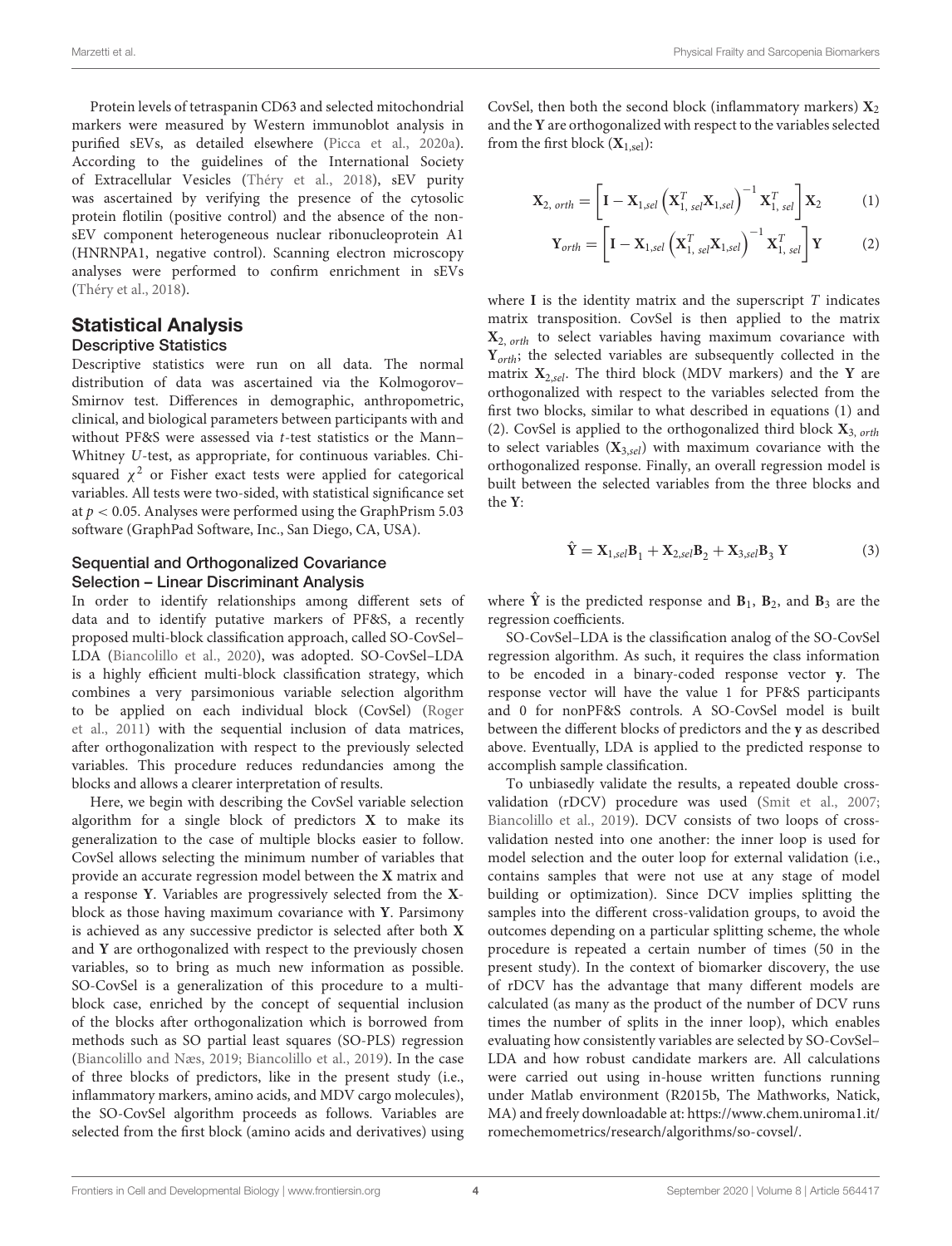<span id="page-4-0"></span>

| <b>TABLE 2</b>   Participant characteristics according to the presence of physical frailty |  |  |  |
|--------------------------------------------------------------------------------------------|--|--|--|
| & sarcopenia.                                                                              |  |  |  |

| Characteristic                                            | nonPF&S<br>$(n = 10)$ | PF&S<br>$(n = 11)$ | p-value  |
|-----------------------------------------------------------|-----------------------|--------------------|----------|
| Age (years), mean $\pm$ SD                                | $73.9 + 2.7$          | $77.7 + 5.4$       | 0.0557   |
| Gender (female), n (%)                                    | 5(50)                 | 8(73)              | 0.5344   |
| BMI (kg/m <sup>2</sup> ), mean $\pm$ SD                   | $28.1 \pm 2.8$        | $30.3 + 4.3$       | 0.1891   |
| SPPB summary score,<br>$mean + SD$                        | $12.0 + 1.0$          | $7.0 + 0.3$        | < 0.0001 |
| aLM (kg), mean $\pm$ SD                                   | $20.21 + 4.10$        | $15.84 + 3.63$     | 0.0390   |
| aLM <sub>RMI</sub> , mean $\pm$ SD                        | $0.81 \pm 0.32$       | $0.51 + 0.11$      | 0.0118   |
| Albumin (g/L), mean $\pm$ SD                              | $45.4 + 12.7$         | $39.8 + 1.2$       | 0.1536   |
| Total serum protein<br>concentration (g/L), mean $\pm$ SD | $71.8 + 4.6$          | $75.5 + 3.1$       | 0.0914   |
| Neutrophil count (10 <sup>9</sup> /L)                     | $3.46 + 1.40$         | $4.07 + 1.10$      | 0.2757   |
| Lymphocyte count $(10^9/L)$                               | $1.76 + 0.41$         | $1.37 + 0.30$      | 0.0222   |
| Neutrophil/lymphocyte                                     | $1.94 + 0.57$         | $3.13 + 1.14$      | 0.0076   |
| Number of diseases*,<br>$mean + SD$                       | $3.2 + 1.6$           | $3.1 + 1.2$        | 0.8647   |
| Number of medications <sup>§</sup> ,<br>$mean + SD$       | $2.9 + 1.6$           | $3.2 + 1.8$        | 0.7061   |

aLM, appendicular lean mass; aLM $_{BMI}$ , aLM adjusted by body mass index (BMI); nonPF&S, non-physically frail, non-sarcopenic; PF&S, physical frailty & sarcopenia; SD, standard deviation.

\*Includes hypertension, coronary artery disease, prior stroke, peripheral vascular disease, diabetes, chronic obstructive pulmonary disease, and osteoarthritis.

§ Includes prescription and over-the-counter medications.

### RESULTS

#### Characteristics of the Study Participants

Data from 21 BIOSPHERE participants, 11 older adults with PF&S (mean age  $77.7 \pm 5.4$  years; 73.0% women) and 10 nonPF&S controls (mean age  $73.9 \pm 2.7$  years; 50.0% women) were analyzed in the present study. Demographic, functional, anthropometric, and clinical characteristics of the included participants were comparable to those of the whole BIOSPHERE cohort [\(Marzetti et al., 2019\)](#page-8-3).

As shown in **[Table 2](#page-4-0)**, no differences were observed in sex distribution, BMI, or number of comorbid conditions and medications between PF&S and controls participants. The latter group was slightly younger, but the age difference did not reach statistical significance. Serum albumin, total serum protein concentration, and the neutrophil count were comparable between groups. On the other hand, the lymphocyte count was lower and the neutrophil-to-lymphocyte ratio was higher in the PF&S group. As per the inclusion criteria adopted, participants with PF&S had lower SPPB scores and smaller aLM either crude or adjusted by BMI compared with nonPF&S controls.

## Biomarker Selection Through SO-CovSel–LDA Analysis

Serum levels of 75 inflammatory cytokines, growth factors, neurogenesis and neural plasticity mediators, amino acids and derivatives, and MDV cargo molecules were measured through multiple analytical platforms. Of the assayed biomolecules,

concentrations of anserine, carnosine, cystathionine, γaminobutyric acid, phosphoserine, interleukin (IL) 2, IL5, IL7, IL10, IL13, IL15, granulocyte colony-stimulating factor, vascular endothelial growth factor, mitochondrial cytochrome C oxidase subunit I, nicotinamide adenine dinucleotide reduced form (NADH):ubiquinone oxidoreductase subunit B8, and ubiquinolcytochrome C reductase core protein 2 were below the detection limit. Serum concentrations of the assayed biomolecules are shown in **[Supplementary Table 1](#page-7-13)**. SO-CovSel–LDA models were built using a multi-matrix dataset containing 59 analytes. Serum concentrations of candidate biomarkers were organized into three matrices according to the analytical approach adopted for their determination and the biological domain of pertinence (**[Table 1](#page-2-0)**). Prior to data analysis, blocks were individually pretreated by autoscaling through subtracting from each variable its mean and dividing the result by its standard deviation. Afterwards, SO-CovSel–LDA models were built and validated via 50 runs of rDCV with 21 cancelation groups in the outer loop and five in the inner loop. The optimal order of blocks and the optimal number of variables from each block were selected as those returning the smallest error in the inner cross-validation loop. Since a total of 50  $\times$  21 (i.e., 1,050) different models were built, the procedure allowed calculating the confidence intervals for the predictive ability and the consistency of selection of the optimal number of predictors as well as revealing their identity.

The predictive ability was evaluated on the samples of the outer rDCV loop, since they were completely external of the models used for their prediction, thereby providing more unbiased estimates of the discriminant capacity. Our analytical approach was able to correctly classify  $87.5 \pm 7.3\%$ of PF&S participants and 83.6  $\pm$  9.2% of nonPF&S controls, corresponding to an overall classification accuracy of 85.6  $\pm$  5.0%. Permutation tests with 1,000 randomizations, which describe the distribution of figures of merit under the null hypothesis, showed that the discriminant ability of the model was statistically significant ( $p < 0.001$ ).

Results appeared to be highly consistent across rDCV runs. Indeed, in all of the 1,050 models calculated, the best order of the blocks was found to be (1) amino acids and derivatives, (2) inflammatory biomolecules, and (3) MDV markers. In the large majority of iterations, the optimal model complexity was found to be 2, 2, and 1 variables, respectively. **[Figure 1](#page-5-0)** illustrates the frequency of selection of discriminant markers across the 1,050 models calculated during the rDCV procedure. The figure shows that the optimal model complexity was consistently found to be 2-2-1, and that the same biomolecules—i.e., phosphoethanolamine, tryptophan, IL1 receptor antagonist (IL1 ra), macrophage inflammatory protein 1β (MIP-1β), and NDUF subunit S3 (NDUFS3)—were selected in almost all iterations, thus confirming the robustness of the proposed biomarkers in our sample.

#### **DISCUSSION**

According to the geroscience paradigm, the roots of most chronic diseases reside in perturbations of a discrete set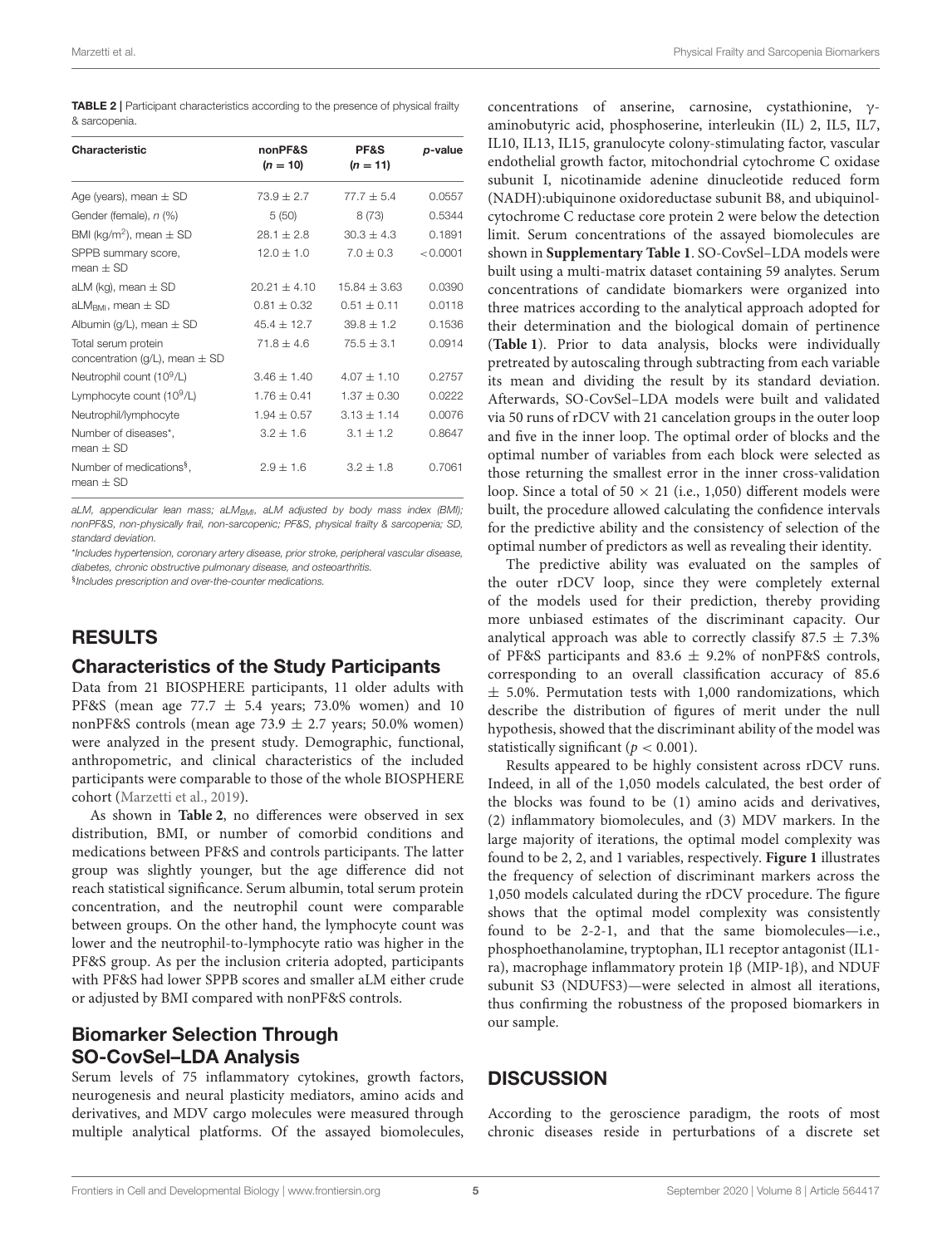

<span id="page-5-0"></span>of biological mechanisms, collectively termed hallmarks of aging [\(López-Otín et al., 2013\)](#page-8-6). The pathophysiology of sarcopenia involves all major biological pillars of aging and is, therefore, envisioned as a prototypical geroscience condition [\(Calvani et al., 2020a\)](#page-7-9). In particular, derangements of skeletal myocyte quality control mechanisms are thought to play a relevant role in the development and progression of age-related muscle wasting [\(Iqbal et al., 2013\)](#page-8-21). Indeed, altered recycling of damaged cell components and organelles via autophagy, defective mitochondrial proteostasis and dynamics, and impaired mitochondriogenesis have been described in muscles of older adults with PF&S [\(Picca et al.,](#page-8-14)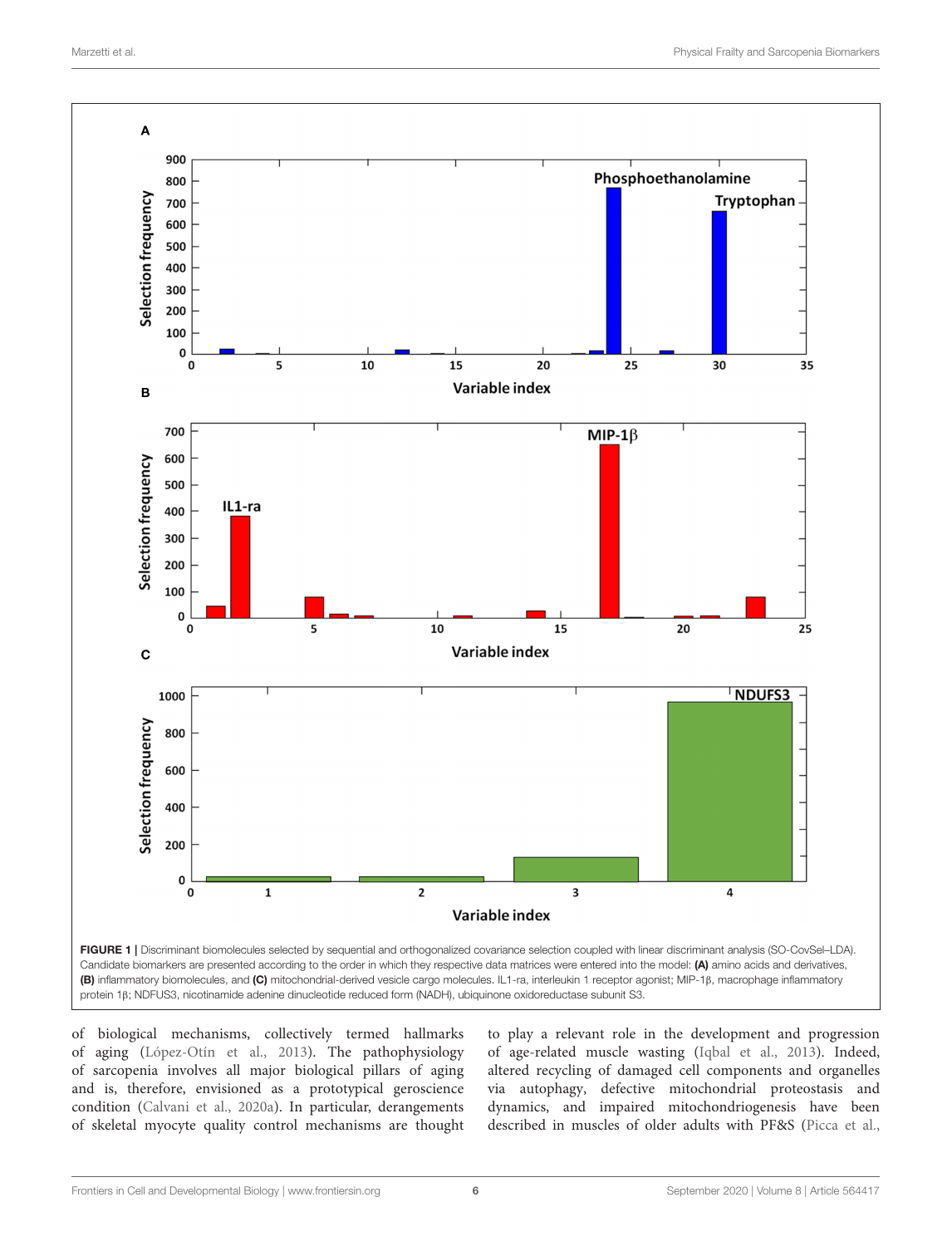[2018a\)](#page-8-14). Systemic signatures of PF&S, including specific inflammatory and amino acid profiles, have also been identified [\(Calvani et al., 2018b,](#page-7-4) [2020a;](#page-7-9) [Marzetti et al., 2019\)](#page-8-3).

In the present study, we applied an innovative SO-CovSel– LDA analytical approach to explore the relationship among systemic inflammation, metabolic derangements, and circulating MDVs in PF&S in order to provide hints on the underlying pathogenic mechanisms. Among all assayed molecules, SO-CovSel–LDA selected a panel comprising two amino acids (i.e., phosphoethanolamine and tryptophan), two cytokines (i.e., IL1 ra and MIP-1β), and NDUFS3, a subunit of complex I of the mitochondrial electron transport chain (ETC), as the best predictors to discriminate older adults with and without PF&S.

The identification of phosphoethanolamine within the discriminant metabolites for the classification of PF&S is particularly relevant. Phosphoethanolamine is an ethanolamine derivate produced as an intermediate of the CDP-ethanolamine pathway involved in the metabolism of glycerophospholipid and biological membrane turnover [\(Patel and Witt, 2017;](#page-8-22) van der Veen et al., [2017\)](#page-9-3). Disruption of CDP-ethanolamine pathway has been associated with mitochondrial dyshomeostasis in mouse models of muscle atrophy [\(Selathurai et al., 2019\)](#page-8-23) and insulin resistance [\(Funai et al., 2016\)](#page-8-24). Phosphoethanolamine has also been found to mediate mitochondrial membrane fusion and curvatures and, in combination with ethanolamine, to promote autophagy and longevity [\(Rockenfeller et al., 2015\)](#page-8-25). The difference in phosphoethanolamine serum levels between older adults with and without PF&S might reflect impairment of autophagy in the setting of muscle atrophy [\(Iqbal et al., 2013;](#page-8-21) [Marzetti et al., 2016\)](#page-8-2). This hypothesis is in keeping with the higher secretion of sEVs previously described in older adults with PF&S [\(Picca et al., 2020a\)](#page-8-5), which could be interpreted as an attempt to cope with deficient MQC processes (Soubannier et al., [2012;](#page-9-4) [Picca et al., 2020b\)](#page-8-16). Noticeably, derangements in the MQC machinery were documented in intraoperative muscle biopsies obtained from old hip-fractured patients with sarcopenia [\(Marzetti et al., 2016\)](#page-8-2). Finally, phosphoethanolamine was also found among the mediators possibly involved in the disabling cascade in frail older persons with type 2 diabetes mellitus (T2DM) [\(Calvani et al., 2020b\)](#page-7-14).

The amino acidic profile of participants with PF&S also included the aromatic essential amino acid tryptophan. The latter regulates several activities within the body, including growth, mood, behavior, and immune responses [\(Le Floc'h et al.,](#page-8-26) [2011\)](#page-8-26). Its metabolism is mediated by the tryptophan-kynurenine and the tryptophan-methoxyndole pathways, leading to the production of physiologically relevant bioactive compounds, such as NAD, serotonin, and melatonin [\(Le Floc'h et al., 2011\)](#page-8-26). Changes in tryptophan circulating levels have been associated with low muscle quality [\(Moaddel et al., 2016\)](#page-8-27), insulin resistance, and frailty in older adults with T2DM [\(Chen et al., 2016;](#page-7-15) Marcos-Pérez et al., [2017;](#page-8-28) [Calvani et al., 2020b\)](#page-7-14).

As per the inflammatory fingerprint of PF&S, IL1-ra and MIP-1β were selected by SO-CovSel–LDA as the most relevant mediators. A frailty "cytokinome" in older adults with PF&S composed of a "core" inflammatory profile with genderspecific signatures was previously described by our group [\(Marzetti et al., 2019\)](#page-8-3). In a later study, SO-CovSel allowed restricting to only MPO and platelet-derived growth factor BB the mediators describing the contribution of inflammation to PF&S [\(Calvani et al., 2020a\)](#page-7-9). In the same study, gender-specific models selected MIP-1β as one of the most relevant biomarkers for the discrimination between PF&S and nonPF&S participants [\(Calvani et al., 2020a\)](#page-7-9). MIP-1β is a chemokine that regulates myoblast response to muscle injury and promotes leucocyte recruitment at the site of muscle damage [\(Yahiaoui et al., 2008\)](#page-9-5). The presence of MIP-1β among discriminant analytes for PF&S may be interpreted as a compensatory action to impaired muscle regenerative capacity [\(Calvani et al., 2020a\)](#page-7-9). Inflamm-aging, the chronic low-grade inflammation that develops during aging, has been involved in the pathogenesis of sarcopenia and physical disability [\(Wilson et al., 2017;](#page-9-6) [Franceschi et al., 2018;](#page-8-29) Furman et al., [2019\)](#page-8-30). In this context can be framed the selection of IL1-ra among the discriminant biomolecules associated with PF&S. IL1 ra is a natural negative modulator of IL1α- and IL1β-mediated inflammatory response and was found to be overexpressed in muscles of older adults [\(Przybyla et al., 2006\)](#page-8-31). The inflammatory milieu of PF&S is also reflected by the higher neutrophil-tolymphocyte ratio, an easily accessible indicator of inflammation.

Finally, the MDV cargo molecule NDUFS3 was selected among the discriminant mediators for PF&S. NDUFS3 is a nuclear-encoded subunit of complex I of the mitochondrial ETC. Mutations of NDUFS3 are associated with deficiency in mitochondrial respiration and myopathies [\(Bénit et al., 2004;](#page-7-16) [Pereira et al., 2020\)](#page-8-32). Conversely, NDUFS3 gene replacement rescued muscle structure and mitochondrial in a mouse model of mitochondrial myopathy [\(Pereira et al., 2020\)](#page-8-32). Mitochondrial dysfunction and insufficient MDV-mediated quality control have also been hypothesized to contribute to PF&S [\(Picca et al., 2020a\)](#page-8-5). This idea is in keeping with the altered expression of key MQC proteins described in muscles of old hip-fractured patients with sarcopenia [\(Marzetti et al., 2016\)](#page-8-2).

Taken as a whole, our findings provide preliminary, yet novel insights into the relationship among metabolic changes, inflamm-aging, and mitochondrial dyshomeostasis in PF&S. In particular, the retrieval of MDVs in serum of older adults with PF&S allows placing this process in the context of an innate immune response as part of the "danger theory" of inflammation [\(Zhang et al., 2010\)](#page-9-7). According to this view, MDVs may function as antigen-presenting vesicles carrying misplaced noxious material. Similar to damage-associated molecular patterns (DAMPs) released from injured cells, the MDV cargo can trigger caspase-1 activation and the secretion of proinflammatory cytokines [\(Krysko et al., 2011\)](#page-8-33). This inflammatory response would be mounted through the interactions of mitochondrial DAMPs with receptors/systems including Tolllike receptors, Nod-like receptor family pyrin domain containing 3 inflammasome, and cytosolic cyclic GMP–AMP synthasestimulator of interferon genes DNA sensing system [\(Picca et al.,](#page-8-34) [2017b\)](#page-8-34). Impaired MQC in skeletal myocytes may therefore install a vicious circle favoring further mitochondrial damage and the propagation of sterile inflammation through DAMPs release [\(Picca et al., 2018b\)](#page-8-35). Should this hypothesis be confirmed, the scavenging of circulating mitochondrial DAMPs might be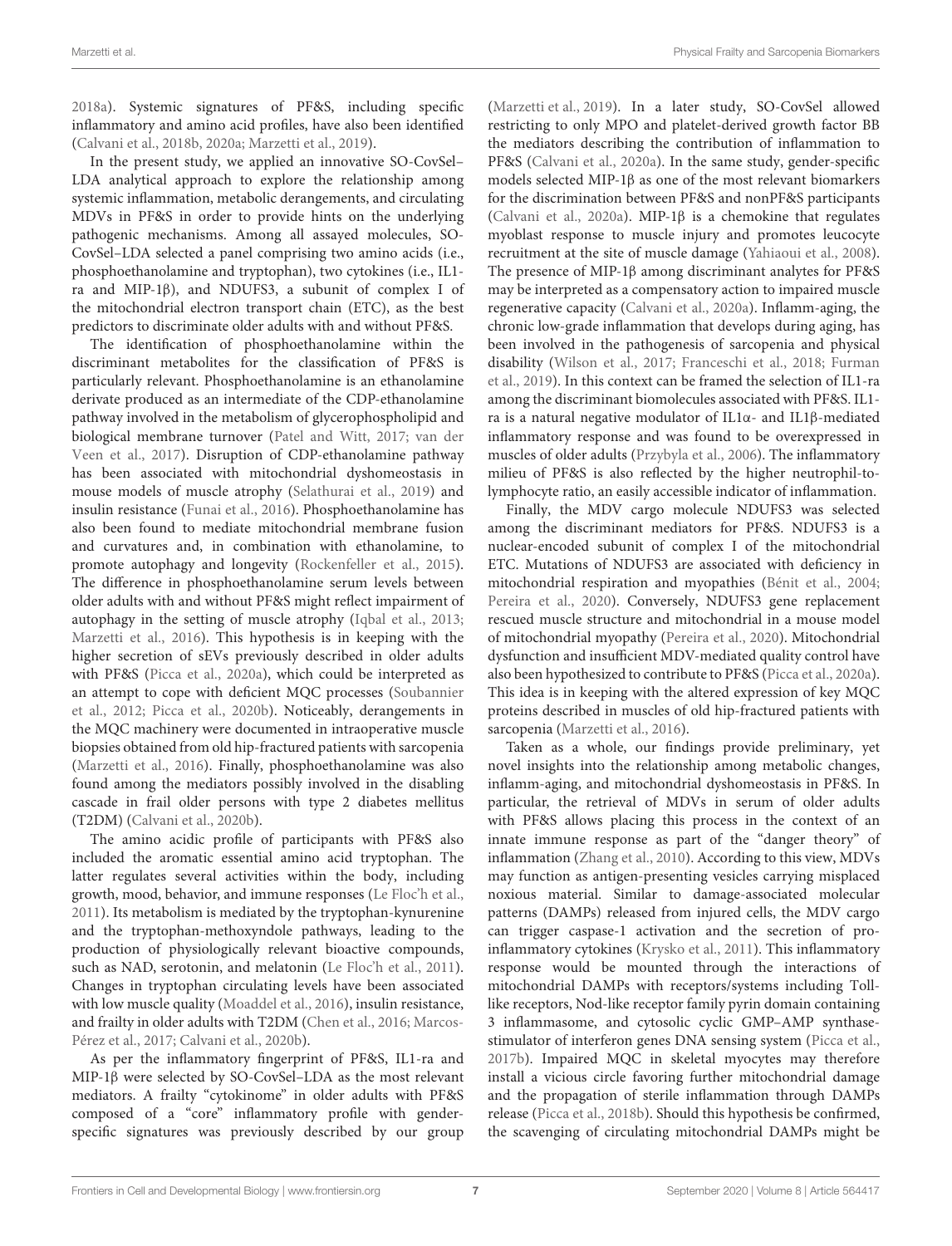exploited for the development of therapeutic interventions for PF&S.

Albeit presenting promising findings, our work has limitations that deserve discussion. First of all, the study was conducted in a small participant sample and results need to be validated in larger cohorts. Although participants were carefully selected and thoroughly characterized, the chance of unknown comorbidities affecting the results cannot be excluded. Also, the crosssectional design of the study hampers establishing cause-effect or temporal relationships between the analyzed pathways and PF&S development. Finally, while the biomarker panel analyzed in the present study included a large number of biomolecules, the possibility exists that a more comprehensive appraisal of PF&S pathophysiology might be obtained through the analysis of larger sets of mediators.

### DATA AVAILABILITY STATEMENT

All datasets generated for this study are included in the article/**[Supplementary Material](#page-7-13)**.

## ETHICS STATEMENT

The studies involving human participants were reviewed and approved by Università Cattolica del Sacro Cuore, Rome, Italy. The participants provided their written informed consent to participate in this study.

# **REFERENCES**

- <span id="page-7-10"></span>Addolorato, G., Ponziani, F. R., Dionisi, T., Mosoni, C., Vassallo, G. A., Sestito, L., et al. (2020). Gut microbiota compositional and functional fingerprint in patients with alcohol use disorder and alcohol-associated liver disease. Liver Int. 40, 878–88. doi: [10.1111/liv.14383](https://doi.org/10.1111/liv.14383)
- <span id="page-7-0"></span>Beaudart, C., Rizzoli, R., Bruyère, O., Reginster, J. Y., and Biver, E. (2014). Sarcopenia: burden and challenges for public health. Arch Public Health 72:45. doi: [10.1186/2049-3258-72-45](https://doi.org/10.1186/2049-3258-72-45)
- <span id="page-7-16"></span>Bénit, P., Slama, A., Cartault, F., Giurgea, I., Chretien, D., Lebon, S., et al. (2004). Mutant NDUFS3 subunit of mitochondrial complex I causes leigh syndrome. J. Med. Genet. 41, 14–17. doi: [10.1136/jmg.2003.014316](https://doi.org/10.1136/jmg.2003.014316)
- <span id="page-7-12"></span>Biancolillo, A., Boqué, R., Cocchi, M., and Marini, F. (2019). "Data fusion strategies in food analysis," in: Cocchi M, editor. Data Fusion Methodology and Application. Oxford: Elsevier Ltd. 271–310. doi: [10.1016/B978-0-444-63984-4.00010-7](https://doi.org/10.1016/B978-0-444-63984-4.00010-7)
- <span id="page-7-8"></span>Biancolillo, A., Marini, F., and Roger, J. M. (2020). SO-CovSel: a novel method for variable selection in a multiblock framework. J. Chemom. 34:e3120. doi: [10.1002/cem.3120](https://doi.org/10.1002/cem.3120)
- <span id="page-7-11"></span>Biancolillo, A., and Næs, T. (2019). "The sequential and orthogonalized PLS regression for multiblock regression: theory, examples, and extensions," in: Cocchi M, editor. Data Fusion Methodology and Application. Oxford: Elsevier Ltd. 157–77.
- <span id="page-7-6"></span>Calvani, R., Marini, F., Cesari, M., Tosato, M., Anker, S. D., von Haehling, S., et al. (2015). Biomarkers for physical frailty and sarcopenia: state of the science and future developments. J. Cachexia Sarcopenia Muscle 6, 278–286. doi: [10.1002/jcsm.12051](https://doi.org/10.1002/jcsm.12051)
- <span id="page-7-2"></span>Calvani, R., Marini, F., Cesari, M., Tosato, M., Picca, A., Anker, S. D., et al. (2017). Biomarkers for physical frailty and sarcopenia. Aging Clin. Exp. Res. 29, 29–34. doi: [10.1007/s40520-016-0708-1](https://doi.org/10.1007/s40520-016-0708-1)

# AUTHOR CONTRIBUTIONS

APi, CB, EM, FG, and RC: conceptualization. APi and FG: data curation. AB and FM: data analysis. APi, APr, FG, HC-J, and JG: methodology. APi, EM, and RC: writing—original draft preparation. CB, FG, and FL: writing—review and editing. FL and RB: supervision. CB and RB: funding acquisition. All authors contributed to the article and approved the submitted version.

## FUNDING

This work was supported by Innovative Medicine Initiative-Joint Undertaking (IMI-JU #115621), AIRC (Associazione Italiana per la Ricerca sul Cancro) Investigator grant 2016 #19068 to CB, Ministero dell'Istruzione, dell'Università e della Ricerca (MIUR) to Consorzio Interuniversitario Biotecnologie (DM 1049, 29/12/2018; CIB N. 112/19 to CB), intramural research grants from the Università Cattolica del Sacro Cuore (D3.2 2013, D3.2 2015, and D3.2 2020), and the nonprofit research foundation Centro Studi Achille e Linda Lorenzon.

## SUPPLEMENTARY MATERIAL

<span id="page-7-13"></span>The Supplementary Material for this article can be found [online at: https://www.frontiersin.org/articles/10.3389/fcell.2020.](https://www.frontiersin.org/articles/10.3389/fcell.2020.564417/full#supplementary-material) 564417/full#supplementary-material

- <span id="page-7-1"></span>Calvani, R., Picca, A., Cesari, M., Tosato, M., Marini, F., Manes-Gravina, E., et al. (2018a). Biomarkers for sarcopenia: reductionism vs. complexity. Curr. Protein Pept. Sci. 19, 639–642. doi: [10.2174/1389203718666170516115422](https://doi.org/10.2174/1389203718666170516115422)
- <span id="page-7-7"></span>Calvani, R., Picca, A., Marini, F., Biancolillo, A., Cesari, M., Pesce, V., et al. (2018c). The "BIOmarkers associated with Sarcopenia and PHysical frailty in EldeRly pErsons" (BIOSPHERE) study: rationale, design and methods. Eur. J. Intern. Med. 56, 19–25. doi: [10.1016/j.ejim.2018.05.001](https://doi.org/10.1016/j.ejim.2018.05.001)
- <span id="page-7-4"></span>Calvani, R., Picca, A., Marini, F., Biancolillo, A., Gervasoni, J., Persichilli, S., et al. (2018b). A distinct pattern of circulating amino acids characterizes older persons with physical frailty and sarcopenia: results from the BIOSPHERE study. Nutrients 10:1691. doi: [10.3390/nu10111691](https://doi.org/10.3390/nu10111691)
- <span id="page-7-9"></span>Calvani, R., Picca, A., Marini, F., Biancolillo, A., Gervasoni, J., Persichilli, S., et al. (2020a). Identification of biomarkers for physical frailty and sarcopenia through a new multi-marker approach: results from the BIOSPHERE study. GeroScience. doi: [10.1007/s11357-020-00197-x](https://doi.org/10.1007/s11357-020-00197-x)
- <span id="page-7-14"></span>Calvani, R., Rodriguez-Mañas, L., Picca, A., Marini, F., Biancolillo, A., Laosa, O., et al. (2020b). Identification of a circulating amino acid signature in frail older persons with type 2 diabetes mellitus: results from the Metabofrail study. Nutrients 12:199. doi: [10.3390/nu12010199](https://doi.org/10.3390/nu12010199)
- <span id="page-7-3"></span>Cesari, M., Landi, F., Calvani, R., Cherubini, A., Di Bari, M., Kortebein, P., et al. (2017). Rationale for a preliminary operational definition of physical frailty and sarcopenia in the SPRINTT trial. Aging Clin. Exp. Res. 29, 81–88. doi: [10.1007/s40520-016-0716-1](https://doi.org/10.1007/s40520-016-0716-1)
- <span id="page-7-15"></span>Chen, T., Zheng, X., Ma, X., Bao, Y., Ni, Y., Hu, C., et al. (2016). Tryptophan predicts the risk for future type 2 diabetes. PLoS ONE 11:e0162192. doi: [10.1371/journal.pone.0162192](https://doi.org/10.1371/journal.pone.0162192)
- <span id="page-7-5"></span>Cohen, A. A., Legault, V., Fuellen, G., Fülöp, T., Fried, L. P., and Ferrucci, L. (2018). The risks of biomarker-based epidemiology: associations of circulating calcium levels with age, mortality, and frailty vary substantially across populations. Exp. Gerontol. 107:11–17. doi: [10.1016/j.exger.2017.07.011](https://doi.org/10.1016/j.exger.2017.07.011)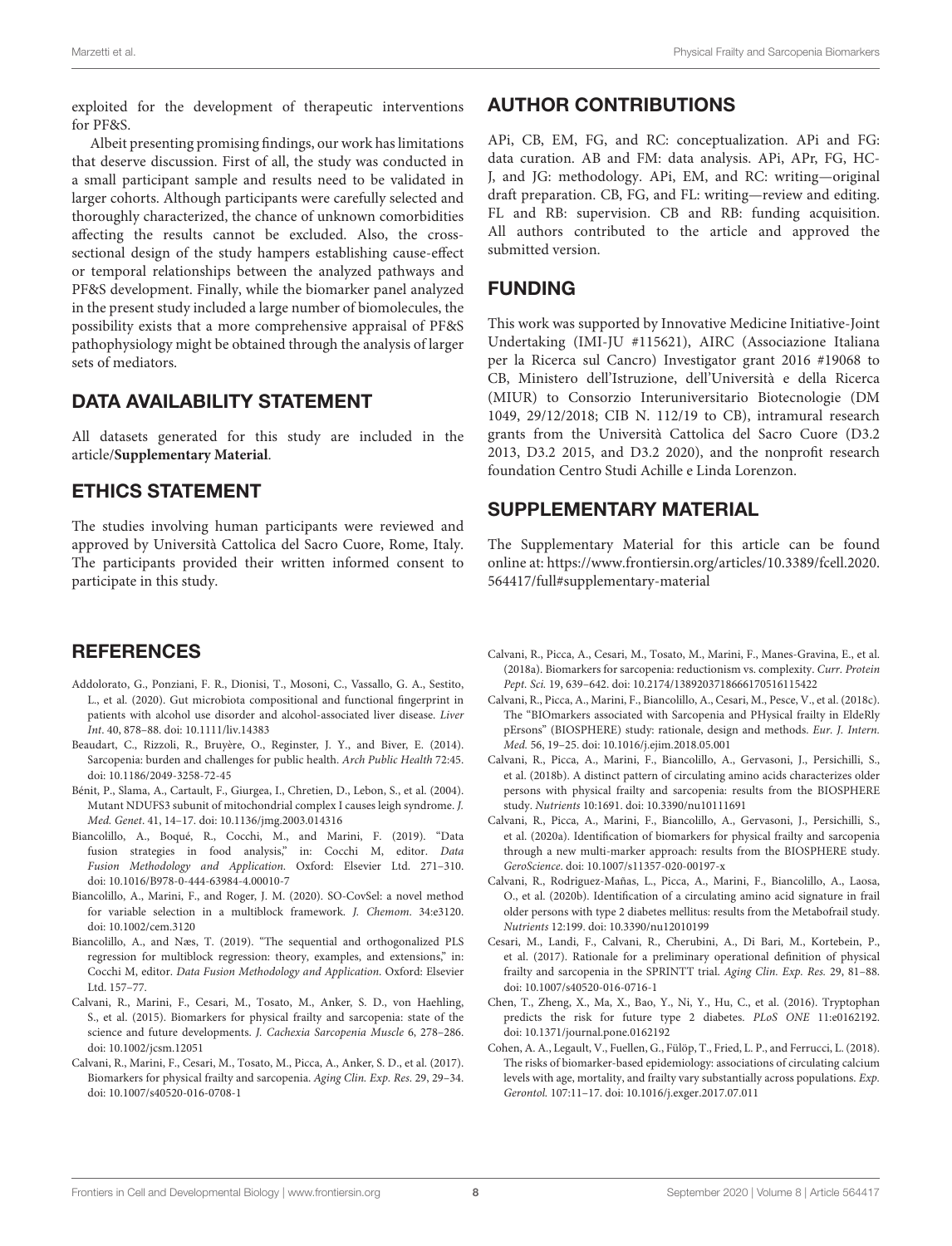- <span id="page-8-29"></span>Franceschi, C., Garagnani, P., Parini, P., Giuliani, C., and Santoro, A. (2018). Inflammaging: a new immune–metabolic viewpoint for age-related diseases. Nat. Rev. Endocrinol. 14, 576–590. doi: [10.1038/s41574-018-0059-4](https://doi.org/10.1038/s41574-018-0059-4)
- <span id="page-8-24"></span>Funai, K., Lodhi, I. J., Spears, L. D., Yin, L., Song, H., Klein, S., et al. (2016). Skeletal muscle phospholipid metabolism regulates insulin sensitivity and contractile function. Diabetes 65, 358–370. doi: [10.2337/db15-0659](https://doi.org/10.2337/db15-0659)
- <span id="page-8-30"></span>Furman, D., Campisi, J., Verdin, E., Carrera-Bastos, P., Targ, S., Franceschi, C., et al. (2019). Chronic inflammation in the etiology of disease across the life span. Nat. Med. 25, 1822–1832. doi: [10.1038/s41591-019-0675-0](https://doi.org/10.1038/s41591-019-0675-0)
- <span id="page-8-12"></span>Guralnik, J. M., Simonsick, E. M., Ferrucci, L., Glynn, R. J., Berkman, L. F., Blazer, D. G., et al. (1994). A short physical performance battery assessing lower extremity function: association with self-reported disability and prediction of mortality and nursing home admission. J. Gerontol. 49, M85–M94. doi: [10.1093/geronj/49.2.M85](https://doi.org/10.1093/geronj/49.2.M85)
- <span id="page-8-21"></span>Iqbal, S., Ostojic, O., Singh, K., Joseph, A.-M., and Hood, D. A. (2013). Expression of mitochondrial fission and fusion regulatory proteins in skeletal muscle during chronic use and disuse. Muscle Nerve 48, 963–970. doi: [10.1002/mus.23838](https://doi.org/10.1002/mus.23838)
- <span id="page-8-8"></span>Justice, J. N., Ferrucci, L., Newman, A. B., Aroda, V. R., Bahnson, J. L., Divers, J., et al. (2018). A framework for selection of blood-based biomarkers for geroscience-guided clinical trials: report from the TAME Biomarkers Workgroup. GeroScience [40, 419–436. doi: 10.1007/s11357-018-](https://doi.org/10.1007/s11357-018-0042-y)  $0042-v$
- <span id="page-8-33"></span>Krysko, D. V., Agostinis, P., Krysko, O., Garg, A. D., Bachert, C., Lambrecht, B. N., et al. (2011). Emerging role DAMPs derived from mitochondria in inflammation. Trends Immunol. 32, 157–164. doi: [10.1016/j.it.2011.01.005](https://doi.org/10.1016/j.it.2011.01.005)
- <span id="page-8-1"></span>Landi, F., Calvani, R., Cesari, M., Tosato, M., Maria Martone, A., Ortolani, E., et al. (2018). Sarcopenia: an overview on current definitions, diagnosis and treatment. Curr. Protein Pept. Sci. 19, 633–638. doi: [10.2174/1389203718666170607113459](https://doi.org/10.2174/1389203718666170607113459)
- <span id="page-8-26"></span>Le Floc'h, N., Otten, W., and Merlot, E. (2011). Tryptophan metabolism, from nutrition to potential therapeutic applications. Amino Acids 41, 1195–1205. doi: [10.1007/s00726-010-0752-7](https://doi.org/10.1007/s00726-010-0752-7)
- <span id="page-8-6"></span>López-Otín, C., Blasco, M. A., Partridge, L., Serrano, M., and Kroemer, G. (2013). The hallmarks of aging. Cell 153, 1194–1217. doi: [10.1016/j.cell.2013.05.039](https://doi.org/10.1016/j.cell.2013.05.039)
- <span id="page-8-28"></span>Marcos-Pérez, D., Sánchez-Flores, M., Maseda, A., Lorenzo-López, L., Millán-Calenti, J. C., Strasser, B., et al. (2017). Frailty Status in older adults is related to alterations in indoleamine 2,3-dioxygenase 1 and guanosine triphosphate cyclohydrolase I enzymatic pathways. J. Am. Med. Dir. Assoc. 18, 1049–1057. doi: [10.1016/j.jamda.2017.06.021](https://doi.org/10.1016/j.jamda.2017.06.021)
- <span id="page-8-10"></span>Marzetti, E., Calvani, R., Landi, F., Hoogendijk, E., Fougère, B., Vellas, B., et al. (2015). Innovative medicines initiative: the SPRINT project. J. Frailty Aging 4, 207–208. doi: [10.14283/jfa.2015.69](https://doi.org/10.14283/jfa.2015.69)
- <span id="page-8-2"></span>Marzetti, E., Calvani, R., Lorenzi, M., Tanganelli, F., Picca, A., Bossola, M., et al. (2016). Association between myocyte quality control signaling and sarcopenia in old hip-fractured patients: results from the Sarcopenia in HIp FracTure (SHIFT) exploratory study. Exp. Gerontol. 80, 1–5. doi: [10.1016/j.exger.2016.04.003](https://doi.org/10.1016/j.exger.2016.04.003)
- <span id="page-8-0"></span>Marzetti, E., Calvani, R., Tosato, M., Cesari, M., Di Bari, M., Cherubini, A., et al. (2017). Sarcopenia: an overview. Aging Clin. Exp. Res. 29, 11–17. doi: [10.1007/s40520-016-0704-5](https://doi.org/10.1007/s40520-016-0704-5)
- <span id="page-8-11"></span>Marzetti, E., Cesari, M., Calvani, R., Msihid, J., Tosato, M., Rodriguez-Mañas, L., et al. (2018). The "Sarcopenia and Physical fRailty IN older people: multi-componenT Treatment strategies" (SPRINTT) randomized controlled trial: case finding, screening and characteristics of eligible participants. Exp. Gerontol. 113, 48–57. doi: [10.1016/j.exger.2018.09.017](https://doi.org/10.1016/j.exger.2018.09.017)
- <span id="page-8-3"></span>Marzetti, E., Picca, A., Marini, F., Biancolillo, A., Coelho-Junior, H. J., Gervasoni, J., et al. (2019). Inflammatory signatures in older persons with physical frailty and sarcopenia: the frailty "cytokinome" at its core. Exp. Gerontol. 122, 129-138. doi: [10.1016/j.exger.2019.04.019](https://doi.org/10.1016/j.exger.2019.04.019)
- <span id="page-8-27"></span>Moaddel, R., Fabbri, E., Khadeer, M. A., Carlson, O. D., Gonzalez-Freire, M., Zhang, P., et al. (2016). Plasma biomarkers of poor muscle quality in older men and women from the Baltimore Longitudinal Study of Aging. J. Gerontol A Biol. Sci. Med. Sci. 71, 1266–1272. doi: [10.1093/gerona/glw046](https://doi.org/10.1093/gerona/glw046)
- <span id="page-8-13"></span>Newman, A. B., Simonsick, E. M., Naydeck, B. L., Boudreau, R. M., Kritchevsky, S. B., Nevitt, M. C., et al. (2006). Association of long-distance corridor walk performance with mortality, cardiovascular disease, mobility limitation, and disability. J. Am. Med. Assoc. 295, 2018–2026. doi: [10.1001/jama.295.17.2018](https://doi.org/10.1001/jama.295.17.2018)
- <span id="page-8-22"></span>Patel, D., and Witt, S. N. (2017). Ethanolamine and phosphatidylethanolamine: partners in health and disease. Oxid. Med. Cell. Longev. 2017:4829180. doi: [10.1155/2017/4829180](https://doi.org/10.1155/2017/4829180)
- <span id="page-8-32"></span>Pereira, C. V., Peralta, S., Arguello, T., Bacman, S. R., Diaz, F., and Moraes, C. T. (2020). Myopathy reversion in mice after restauration of mitochondrial complex I. EMBO Mol. Med. 12:e10674. doi: [10.15252/emmm.201910674](https://doi.org/10.15252/emmm.201910674)
- <span id="page-8-5"></span>Picca, A., Beli, R., Calvani, R., Coelho-Júnior, H. J., Landi, F., Bernabei, R., et al. (2020a). Older adults with physical frailty and sarcopenia show increased levels of circulating small extracellular vesicles with a specific mitochondrial signature. Cells 9:973. doi: [10.3390/cells9040973](https://doi.org/10.3390/cells9040973)
- <span id="page-8-14"></span>Picca, A., Calvani, R., Bossola, M., Allocca, E., Menghi, A., Pesce, V., et al. (2018a). Update on mitochondria and muscle aging: all wrong roads lead to sarcopenia. Biol. Chem. 399, 421–436. doi: [10.1515/hsz-2017-0331](https://doi.org/10.1515/hsz-2017-0331)
- <span id="page-8-4"></span>Picca, A., Calvani, R., Lorenzi, M., Menghi, A., Galli, M., Vitiello, R., et al. (2017a). Mitochondrial dynamics signaling is shifted toward fusion in muscles of very old hip-fractured patients: results from the Sarcopenia in HIp FracTure (SHIFT) exploratory study. Exp. Gerontol. 96, 63–67. doi: [10.1016/j.exger.2017.06.005](https://doi.org/10.1016/j.exger.2017.06.005)
- <span id="page-8-15"></span>Picca, A., Guerra, F., Calvani, R., Bucci, C., Lo Monaco, M. R., Bentivoglio, A. R., et al. (2019b). Mitochondrial-derived vesicles as candidate biomarkers in Parkinson's disease: rationale, design and methods of the EXosomes in PArkiNson Disease (EXPAND) study. Int. J. Mol. Sci. 20:2373. doi: [10.3390/ijms20102373](https://doi.org/10.3390/ijms20102373)
- <span id="page-8-16"></span>Picca, A., Guerra, F., Calvani, R., Marini, F., Biancolillo, A., Landi, G., et al. (2020b). Mitochondrial signatures in circulating extracellular vesicles of older adults with Parkinson's disease: results from the EXosomes in PArkiNson's Disease (EXPAND) study. J. Clin. Med. 9:504. doi: [10.3390/jcm9020504](https://doi.org/10.3390/jcm9020504)
- <span id="page-8-35"></span>Picca, A., Lezza, A. M. S., Leeuwenburgh, C., Pesce, V., Calvani, R., Bossola, M., et al. (2018b). Circulating mitochondrial DNA at the crossroads of mitochondrial dysfunction and inflammation during aging and muscle wasting disorders. Rejuvenation Res. 21, 350–359. doi: [10.1089/rej.2017.1989](https://doi.org/10.1089/rej.2017.1989)
- <span id="page-8-34"></span>Picca, A., Lezza, A. M. S., Leeuwenburgh, C., Pesce, V., Calvani, R., Landi, F., et al. (2017b). Fueling inflamm-aging through mitochondrial dysfunction: mechanisms and molecular targets. Int. J. Mol. Sci. 18:933. doi: [10.3390/ijms18050933](https://doi.org/10.3390/ijms18050933)
- <span id="page-8-9"></span>Picca, A., Ponziani, F. R., Calvani, R., Marini, F., Biancolillo, A., Coelho-Junior, H. J., et al. (2019a). Gut microbial, inflammatory and metabolic signatures in older people with physical frailty and sarcopenia: results from the BIOSPHERE study. Nutrients 12:65. doi: [10.3390/nu12010065](https://doi.org/10.3390/nu12010065)
- <span id="page-8-18"></span>Ponziani, F. R., Bhoori, S., Castelli, C., Putignani, L., Rivoltini, L., Del Chierico, F., et al. (2019). Hepatocellular carcinoma is associated with gut microbiota profile and inflammation in nonalcoholic fatty liver disease. Hepatology 69, 107–120. doi: [10.1002/hep.30036](https://doi.org/10.1002/hep.30036)
- <span id="page-8-17"></span>Ponziani, F. R., Putignani, L., Paroni Sterbini, F., Petito, V., Picca, A., Del Chierico, F., et al. (2018). Influence of hepatitis C virus eradication with direct-acting antivirals on the gut microbiota in patients with cirrhosis. Aliment Pharmacol. Ther. 48, 1301–1311. doi: [10.1111/apt.15004](https://doi.org/10.1111/apt.15004)
- <span id="page-8-31"></span>Przybyla, B., Gurley, C., Harvey, J. F., Bearden, E., Kortebein, P., Evans, W. J., et al. (2006). Aging alters macrophage properties in human skeletal muscle both at rest and in response to acute resistance exercise. Exp. Gerontol. 41, 320–327. doi: [10.1016/j.exger.2005.12.007](https://doi.org/10.1016/j.exger.2005.12.007)
- <span id="page-8-25"></span>Rockenfeller, P., Koska, M., Pietrocola, F., Minois, N., Knittelfelder, O., Sica, V., et al. (2015). Phosphatidylethanolamine positively regulates autophagy and longevity. Cell Death Differ. 22, 499–508. doi: [10.1038/cdd.2014.219](https://doi.org/10.1038/cdd.2014.219)
- <span id="page-8-19"></span>Roger, J. M., Palagos, B., Bertrand, D., and Fernandez-Ahumada, E. (2011). CovSel: Variable selection for highly multivariate and multi-response calibration. Application to IR spectroscopy. Chemom. Intell. Lab. Syst. 106, 216-223. doi: [10.1016/j.chemolab.2010.10.003](https://doi.org/10.1016/j.chemolab.2010.10.003)
- <span id="page-8-23"></span>Selathurai, A., Kowalski, G. M., Mason, S. A., Callahan, D. L., Foletta, V. C., Della Gatta, P. A., et al. (2019). Phosphatidylserine decarboxylase is critical for the maintenance of skeletal muscle mitochondrial integrity and muscle mass. Mol. Metab. 27, 33–46. doi: [10.1016/j.molmet.2019.06.020](https://doi.org/10.1016/j.molmet.2019.06.020)
- <span id="page-8-7"></span>Sierra, F. (2016). The emergence of geroscience as an interdisciplinary approach to the enhancement of health span and life span. Cold Spring Harb. Perspect. Med. 6:a025163. doi: [10.1101/cshperspect.a025163](https://doi.org/10.1101/cshperspect.a025163)
- <span id="page-8-20"></span>Smit, S., van Breemen, M. J., Hoefsloot, H. C. J., Smilde, A. K., Aerts, J. M. F. G., and de Koster, C. G. (2007). Assessing the statistical validity of proteomics based biomarkers. Anal. Chim. Acta 592, 210–217. doi: [10.1016/j.aca.2007.04.043](https://doi.org/10.1016/j.aca.2007.04.043)